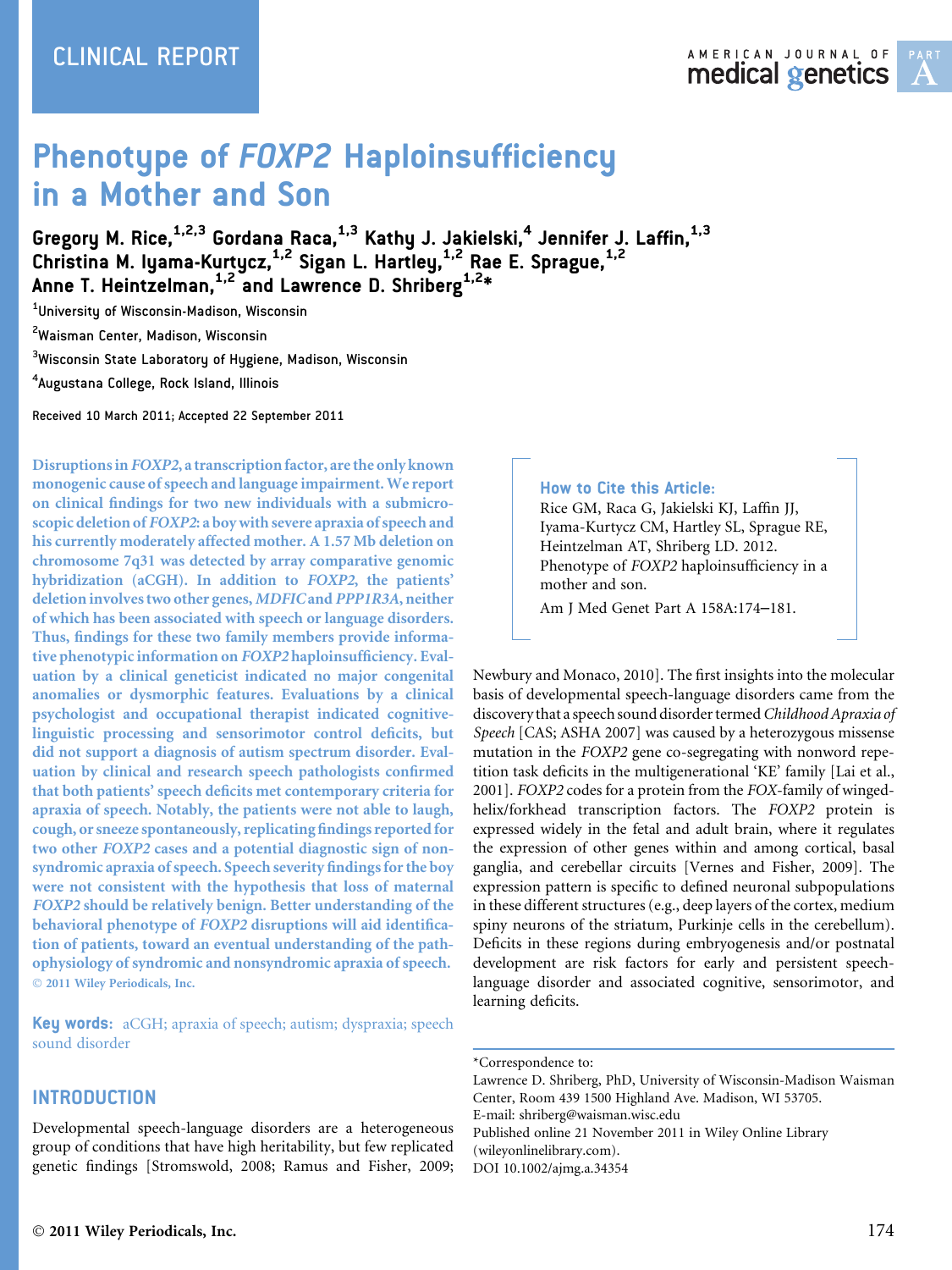Genetic manipulation of Foxp2 in different vertebrate species, including mice and songbirds, have documented the consequences of reduced levels for acquisition of conspecific vocal communication and associated sensorimotor behaviors [Fisher and Scharrf, 2009]. For example, mouse pups homozygous for null alleles have had severe motor delays whereas those heterozygous for inactivation mutations show inconsistent phenotypes [French et al., 2007; Groszer et al., 2008]. Mice that carry heterozygous mutations equivalent to those in affected members of the KE family have deficits in learning rapid motor sequences, as well as impaired synaptic plasticity in corticostriatal and cerebellar circuits [Groszer et al., 2008]. FOXP2 is also the continuing focus of a large number of studies and discussions on the evolutionary biology of speechlanguage in humans [Fisher and Marcus, 2006].

In addition to the KE study series [see overview in Ramus and Fisher, 2009], MacDermot et al. [2005] reported an inactivating FOXP2 mutation affecting a mother and sibship, Lai et al. [2001] and a two-paper series [Shriberg et al., 2006; Tomblin et al., 2009] reported cases of balanced chromosomal translocations with breakpoints in FOXP2, Feuk et al. [2006] reported 7q31 chromosomal disruptions involving relatively large, cytogenetically visible deletions, Zeesman et al. [2006] reported a deletion of FOXP2 and 51 additional genes, and Lennon et al. [2007] reported a boy with 7q31.1–7q31.31 deletion. All cases in these reports have been associated with the rare  $(<.01\%)$ , severe, and persistent speech sound disorder most recently termed CAS [previously termed Developmental Verbal Dyspraxia]. The patients in these studies also had a range of associated deficits in cognition, language, morphology, sensorimotor control, and psychosocial function [Watkins et al., 2002; Tomblin et al., 2009; Shriberg, 2010a]. Of notable interest for an eventual understanding of the sensorimotor pathobiology of FOXP2 interruptions, the mother of the boy described in Lai et al. [2001] reported that he was never able to laugh spontaneously or to sneeze and the patient in Zeesman et al. [2006] had frequent gagging episodes, and reportedly was also unable to spontaneously laugh, cough, or sneeze.

Notwithstanding the wide-ranging interest in FOXP2 catalyzed by the speech, cognitive, motor, and learning findings in affected KE family members, relatively few reports are available that characterize the behavioral phenotype of other patients with FOXP2 haploinsufficiency using standardized clinical instruments. The present report describes clinical assessment findings for two new individuals with a submicroscopic deletion of the FOXP2 gene referred to author LDS for possible participation in a genetic research project in pediatric motor speech disorders: a boy with severe apraxia of speech and his currently moderately affected mother.

## CLINICAL REPORT

#### Patient 1

History. Patient 1, evaluated at 4 years 10 months of age, carried a diagnosis of CAS and Pervasive Developmental Disorder-Not Otherwise Specified (PDD-NOS). Patient 1 was born following an uncomplicated, full term pregnancy. His birth weight was 3.6 kg. He was healthy following birth but was described as a messy bottle feeder with a strong suck. He drooled and had frequent gagging with soft foods. His early fine and gross motor development were normal. He walked independently at 14 months. His family first became concerned about his speech and language development at 14 months of age, because he had never babbled and had a paucity of vocalizations. He was able to cry and squeal but did not develop a laugh and rarely coughed or sneezed. He said his first word ''mama'' at 24 months and at 4 years of age was still not combining 2 words together. Due to frequent episodes of otitis media, he had bilateral myringotomy tube placement and hearing was normal.

Physical examination. Patient 1 was nonsyndromic in appearance with normal growth (Fig. 1). His height was 114.5 cm (99th centile), weight was 21.2 kg (90th centile), and head circumference was 52 cms (70th centile). He had the appearance of mild telecanthus with an intercanthal distance of 2.8 cm (50–75th centile) and his palpebral fissure length was 2.4 cm (5th centile) bilaterally. He had slightly high arched eyebrows. His hair was thick and curly with a widow's peak. The nasal tip had a swallow groove. His ears were normal in morphology and position. His philtrum was long but normally formed. Palate and uvula were intact and not high arched. The neurologic exam was normal for tone, strength, coordination, gait, and reflexes.

Speech. Patient 1's speech was assessed using the Madison Speech Assessment Protocol (MSAP), a battery of tasks assessing his competence, precision, and stability of speech, prosody, and voice [Shriberg et al., 2010]. On the Goldman–Fristoe Test of Articulation-2 [GFTA-2; Goldman and Fristoe, 2000], he made 60 errors, resulting in a standard score of 47, placing him below the first centile for his age and sex. Analyses of his conversational speech performance in other speech tasks indicated numerous consonant and vowel omissions, imprecise sound substitutions and distortions, restricted word shapes, unstable phoneme and word errors, articulatory groping, difficulty managing loudness and voicing, frequent production of grunts and single consonants for words, and poor intelligibility. He was unable to laugh spontaneously, producing squeals and shrieks instead. He also was unable to cough



FIG. 1. Patient 1 at 4 years, 10 months of age. [Color figure can be seen in the online version of this article, available at http:// onlinelibrary.wiley.com/journal/10.1002/(ISSN)1552-4833]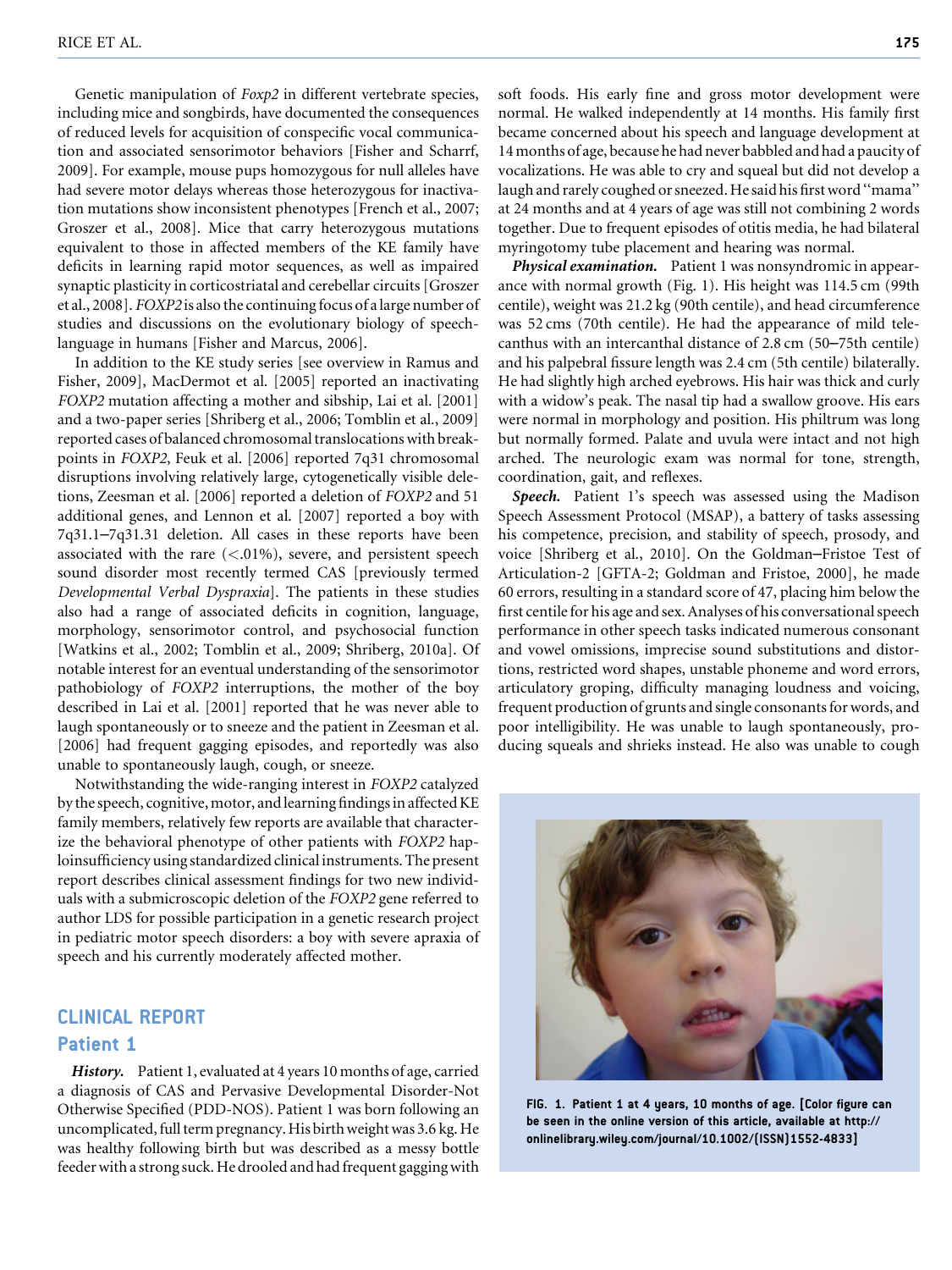spontaneously, even when a piece of food became lodged in his throat. Hearing was normal. The combination of these speech, prosody, and voice signs is consistent with a diagnosis of severe CAS [ASHA, 2007].

Language. Patient 1's language was assessed using the Clinical Evaluation of Language Fundamentals Preschool-2 [CELF Preschool-2; Wiig et al., 2004] and the conversational speech sample. On the CELF Preschool-2, his standard score on the combined receptive language subtests was 90, indicating performance within normal limits; his standard score on the combined expressive language subtests was 55, indicating severe expressive language impairment. Patient 1's conversational language consisted primarily of single-word utterances reflecting a severely limited expressive vocabulary. He demonstrated a pronounced desire to communicate and extreme frustration at not being able to be understood verbally. In social situations, he sought out others with whom to interact, and attempted to get the attention of others by pulling on their hands, vocalizing, and putting his hands on people's faces to turn them to look at something. Functionally, Patient 1 attempted to verbally communicate for a variety of purposes, including asking questions, directing activities, negating, and labeling.

Cognition. Patient 1's intellectual functioning was assessed using the Wechsler Preschool and Primary Scale of Intelligence-III [Wechsler, 2002]. IQ scores were calculated with a mean of 100 and a standard deviation of 15. He received a Verbal Scale IQ of 77 (6th percentile), Performance Scale IQ of 75 (5th percentile), and Processing Speed IQ of 68 (2nd percentile). He demonstrated a significant weakness in the Block Design subtest. These scores combined to yield a Full Scale IQ of 71 (3rd percentile). However, his standardized scores were viewed as underestimating his true cognitive potential due to the verbal language confound affecting many of the subtests. Patient 1 demonstrated a significant strength on the Picture Completion subtest, suggesting that his perceptual organization skills and alertness to visual details are well developed.

Motor. Patient 1's age equivalency on the Miller Function & Participation Scales [M-FUN: Miller, 2006] visual motor scale and the fine motor scale were both below the 4-year-old level. He had significant difficulty with a paper-folding task. He was unable to organize the activity despite a practice session with washcloths and was unable to correctly orient the paper or crease it. He lacked good isolated finger coordination and was inconsistent in the use of a pincer grasp when placing items that he moved from his palm to fingers. He lacked the fine motor control expected for his age which is required to precisely use his fingers when signing. For gross motor testing on the M-FUN, Patient 1's best effort was measured throughout the various tasks and his gross motor skills were found to be in the average range. He had difficulty with novel tasks: taping string onto a paper fish, folding paper, and winding string onto a pencil. These and other performance deficits were interpreted as evidence of difficulty with motor planning of both gross and fine motor tasks. Among deficits in other self-help skills, Patient 1 was not toilet trained and was not dressing independently at the time of the evaluation.

Psychological. All of Patient 1's scores on the Autism Diagnostic Interview-Revised [ADI-R; Rutter et al., 2003] subdomains (Qualitative Abnormalities in Reciprocal Social Interactions  $= 16$ ; Restricted, Repetitive, and Stereotyped Patterns of Behavior = 2; Abnormality of Development Evident Before 36 months  $= 5$ ) were above the cut-off criterion for an autism spectrum disorder with the exception of Qualitative Abnormalities in Communication  $(score = 3)$ . On the revised Autism Diagnostic Observation Schedule [ADOS; Lord et al., 2000], using the new algorithms [e.g., Gothman et al., 2007] for DSM-IV Autism Diagnosis, Module 1 (Some Words), Patient 1 obtained scores of 1 on the Communication domain, 4 on the Social Affect domain, and 4 on the Restricted and Repetitive Behaviors domain. The latter two domains summed created a Social Affect and Restricted and Repetitive Behaviors Total score of 8, which is at the cut-off for an autism spectrum disorder. Although Patient 1's ADI-R and ADOS scores were above or at the cut-off criterion for an autism spectrum disorder, observations during the ADOS, and throughout the examination were not consistent with autism spectrum disorder. He demonstrated several well-developed social relatedness and communication behaviors including using gestures, pointing, and coordinating vocalizations with eye contact to communicate with others. He also displayed pretend play, engaged in games that require turn-taking, and showed interest in and enjoyment from interacting with his family and the clinical psychologist.

#### Patient 2

History. Patient 2, Patient 1's mother, was evaluated at 24 years of age. She carried a diagnosis of apraxia of speech (i.e., persistent CAS), receptive and expressive language delay, PDD-NOS, and specific learning disabilities. Her gestation was complicated by a maternal bicornate uterus leading to a difficult vaginal delivery. APGAR scores were 4 at 1 min and 7 at 5 min. Her birth weight at 36 weeks gestation was 2.7 kg. In infancy, she frequently gagged on soft foods and liquids but was not considered to be a messy eater. Videofluoroscopy had revealed delayed swallowing. She also had excessive drooling and did not laugh or cough. Her early gross and fine motor milestones were on time. Her early verbal developmental course was similar to her son's. She did not begin using single words until age 4. She began to combine words at age 7. She was able to use sign language effectively. She had frequent episodes of otitis media that required bilateral myringotomy tube placement at age 5 and normal hearing. She had left esotropia requiring corrective surgery.

Physical examination. Patient 2 is nonsyndromic in appearance. Patient 2's weight was 104.2 kg, height 173.5 cm (90–95th centile), and head circumference 57.5 cm (95th centile). She had mild ptosis on the left. She wore glasses for history of left esotropia. Her intercanthal distance was 2.8 cm (25–50th centile) and her palpebral fissure length was 2.5 cm bilaterally (25th centile). She had thick naturally curly hair. Her face appeared slightly long with mild malar flatting. Her philtrum, palate and uvula were normally formed. Her ears had normal morphology and position. Her hands, fingers, feet, and toes appeared slightly broad. She had a right transverse palmar crease. The neurologic exam was normalfor tone, strength, coordination, gait, and reflexes.

Speech. Patient 2's speech and language was assessed using formal and informal measures. On the GFTA-2 [Goldman and Fristoe, 2000] she had only one speech error, which when compared to the highest age normative data (20 years), yielded a standard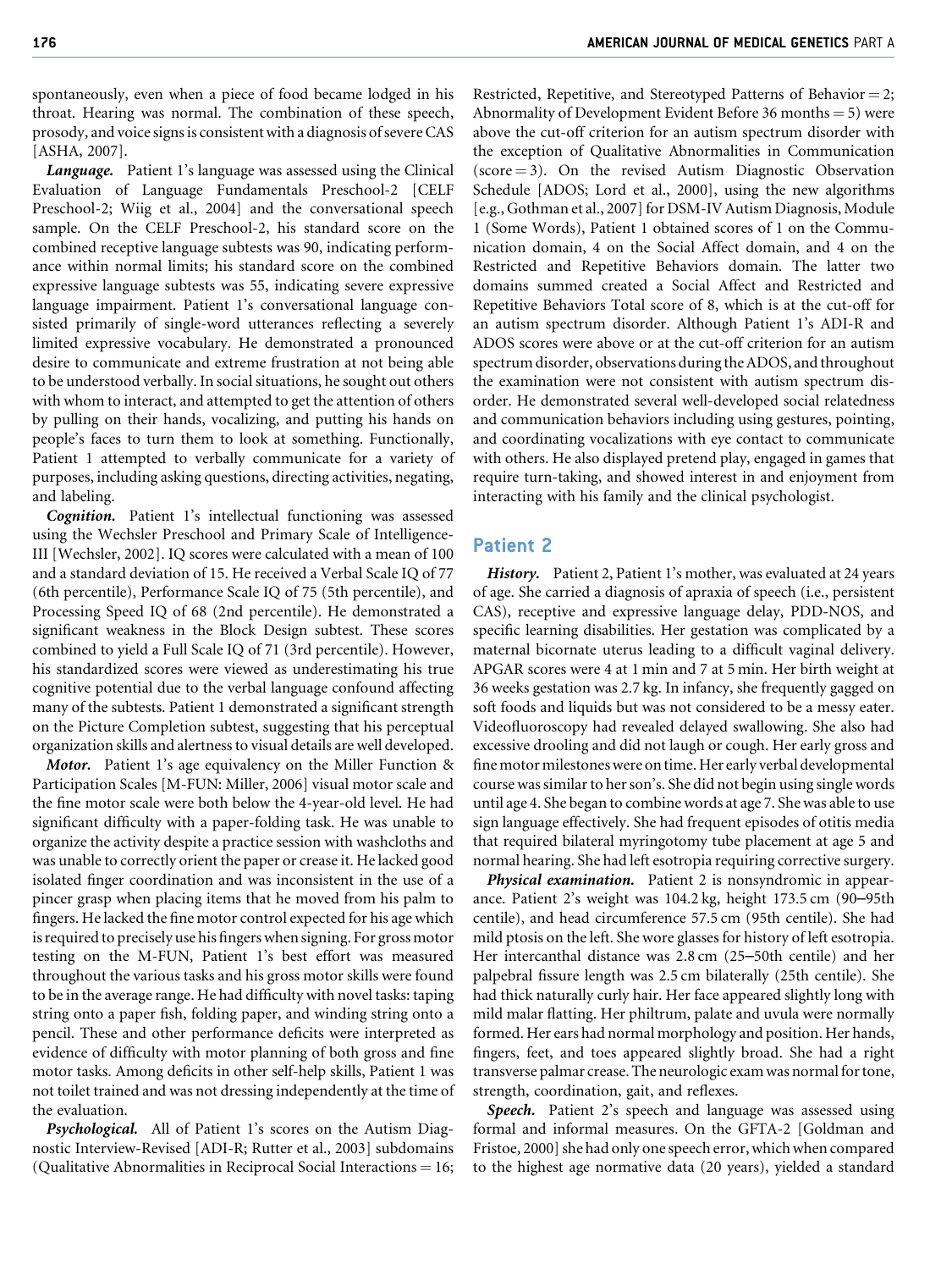score of 96. Although her ability to articulate correctly in single words was excellent, analysis of her conversational speech yielded an array of speech sound errors and an overall articulatory imprecision, including inconsistent lateralization and prolongation of /s/, context-based sound errors in multisyllabic words, mild nasal emissions on words with high-pressure consonants, lexical stress errors, and intermittent low pitch (glottal fry). On a nonsense syllable task requiring rapid alternating tongue–jaw motions, she had consonant and vowel imprecision, slow repetition rates, and arrhythmicity. Patient 2 reported that she often found the act of speaking ''exhausting.'' Patient 2's speech signs are presently characteristic of mild to moderate, persistent CAS and dysarthria [ASHA, 2007]. Due to the significant normalization of speech, prosody, and voice signs of CAS over time [Shriberg et al., 2011b], however, it is difficult to gauge the reliability of adjectives used to index possible differences in the severity of speech involvement in Patient 2 compared to Patient 1. The relative severity issue is of particular interest. Feuk et al. [2006] previously proposed, based on observing paternal FOXP2 deletions and cases of maternal uniparental disomy of chromosome 7, that FOXP2 may be subject to parent-of-origin effects. If their proposal is correct, then paternal deletions of FOXP2 will result in severe phenotypes, while maternal deletions should be relatively benign. Our data do not support the Feuk et al. hypothesis, since Patient 1, who appears to be more severely affected than Patient 2, inherited the deletion on the maternal chromosome.

Language. Seven subtests of the Clinical Evaluation of Language Fundamentals-4 [CELF-4; Semel et al., 2003] were administered to assess Patient 2's receptive, expressive, and social language. The oldest available normative CELF age data (17 to 21 years) were used to derive scaled scores. She scored within one standard deviation of the mean on 2 of the 7 (29%) subtests (Word Definition, Word Classes), and from 1 to 3 standard deviations below the mean on 5 (71%) of the subtests (Understanding Spoken Paragraphs, Formulating Sentences, Recalling Sentences, Semantic Relationships, and Sentence Assembly). Six subtests from the Woodcock–Johnson III Tests of Achievement [Woodcock et al., 2001] were administered to assess Patient 2's reading and oral and written language skills. Her grade-equivalency scores were Passage Comprehension: (grade) 8.9, Picture Vocabulary: 8.2, Letter-Word Identification: 8.0, Writing Samples: 7.6, Spelling: 5.4, and Word Attack: 2.9. Thus, in all domains assessed, Patient 2's scaled scores and school grade equivalent data were consistent with severe language impairment.

Cognition. The Wechsler Adult Intelligence Scale-Third Edition [WAIS-III; Wechsler, 1997] was administered to Patient 2 to allow for comparison with previous studies of adults with FOXP2 (see ''Discussion'' Section). Her full-scale IQ score of 89 (23rd centile) was in the average range, and, as discussed later, is similar to the scores reported for the affected adults in Tomblin et al. [2009] and Watkins et al. [2002]. Patient 2's Performance IQ score of 92 (30th centile) was higher than her Verbal IQ score of 87 (19th centile). Her overall Adaptive Behavior Composite (Vineland Adaptive Behavior Scales, Second Edition, Parent/ Caregiver Rating form) score was  $54$  (<1st centile), considered to be in the low range. Thus, despite her average IQ score, her everyday living skills were severely impaired.

Motor. On the Beery–Buktenica Developmental Test of Visual Motor Integration, 5th edition [Beery and Beery, 2006], Patient 2 scored in the average range in visual motor skills (form copying), below average in visual perception (a form constancy task), and in the very low range in motor coordination (a pencil task drawing within boundaries). Her specific test scores were as follows (subtest, raw score, standard score, percentile, classification): Visual Motor Integration, 27, 92, 30, Average; Visual Perception, 26, 86, 18, Below Average; and, Motor Coordination, 21, 56, .4, Very Low. She demonstrated good finger dexterity skills and hand grip and pinch strength, but performed manipulative tasks at a slower rate than expected for her age (Nine Hole Peg Test: left 21 sec, right 18 sec, both between 1 and 2 SD below the mean). She lacked precise pencil control for fine drawing and as a result received a score below the expectations for her age. She also demonstrated some challenges with other types of visual perceptual skills including spatial relations, visual discrimination, figure-ground, and visual closure.

#### MATERIALS AND METHODS

# Array Comparative Genomic Hybridization (aCGH)

aCGH analysis was performed using the Agilent  $2 \times 105$  K custom array (Agilent Technologies, Inc., Santa Clara, CA), designed for clinical testing by the International Standards for Cytogenomic Arrays Consortium [ISCA: https://www.iscaconsortium.org/]. This array contains more than 105,000 oligonucleotide probes and provides high density coverage for clinically relevant deletion/ duplication syndromes and the telomere and pericentromeric regions, together with genome-wide coverage with an average probe spacing of  $\sim$ 35 kb. Preparation of test and control DNA, labeling, and hybridization were performed following the manufacturer's protocols.

# RESULTS aCGH Analyses

aCGH testing detected a copy number loss (deletion) on the long arm of chromosome 7, affecting the segment between the bands q31.1 and q31.2 (Fig. 2). The deletion was 1.57 Mb in size, from position 112,946,520 to 114,520,576, based on the Human Genome March 2006 (hg18) assembly. Figure 3 is a screenshot from the UCSC genome browser showing the deleted region, which also includes MDFIC and PPP1R3A.

#### **DISCUSSION**

As reviewed, inactivating point mutations and chromosomal deletions affecting FOXP2 have been causally associated with autosomal dominant CAS. In our patients, aCGH testing identified a 1.57 Mb submicroscopic deletion at 7q31.2q31.2, which, in addition to FOXP2, affected only two other known genes: MDFIC and PPP1R3A. While abnormalities of the FOXP2 gene have been reported in patients with speech disorders, as reviewed previously, neither MDFIC nor PPP1R3A have been associated with any type of communicative disorder in humans. The MDFIC gene (MyoD family inhibitor domain containing protein) codes for a protein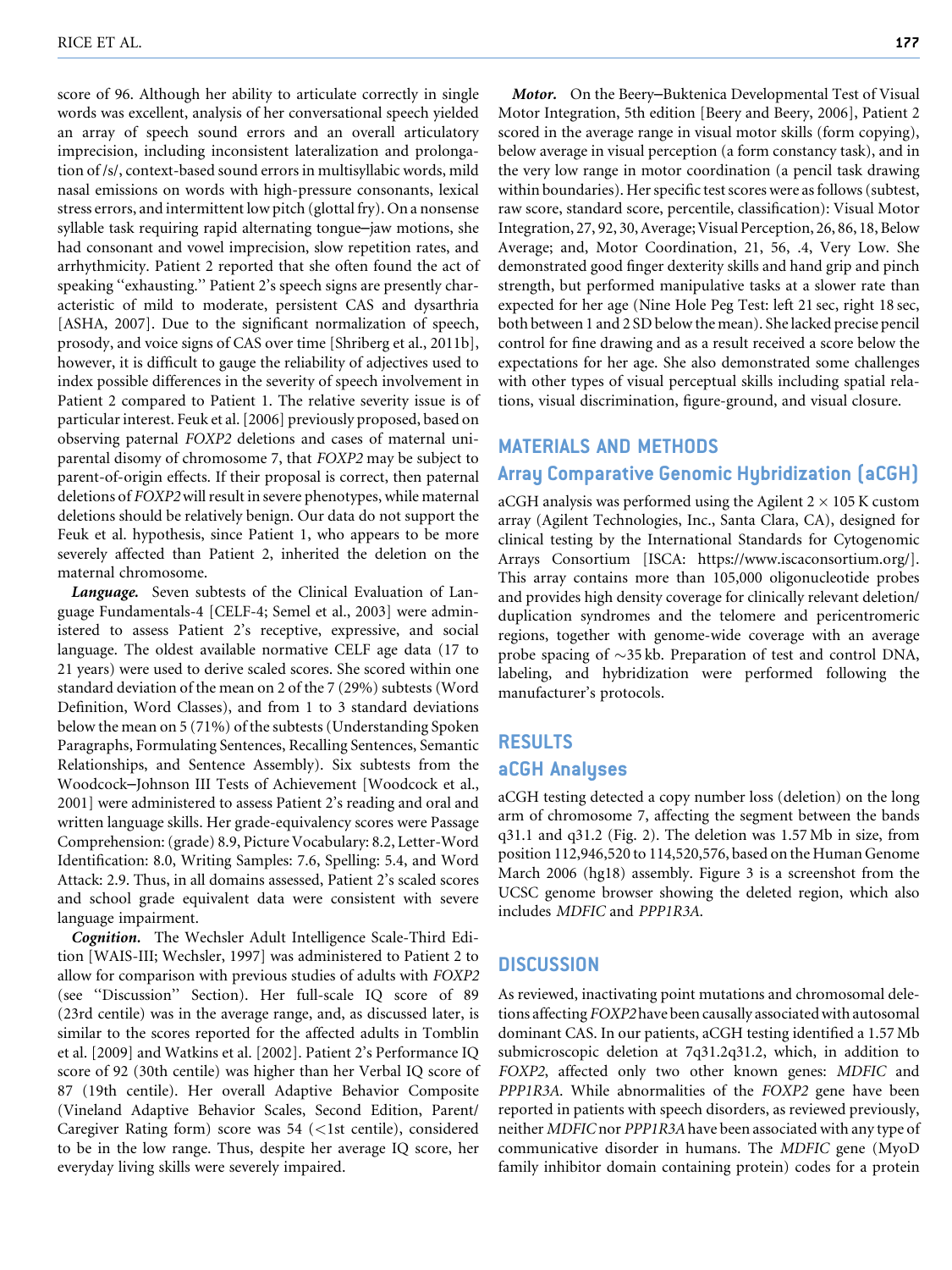

FIG. 2. Graphic representation of the data from the ISCA 105K oligo-aCGH analysis. A: Ideogram of chromosome 7, with the symbol on the right side of the image showing the position of the deleted region. B: Chromosome 7 findings from aCGH analysis software (OneClick CGH, InfoQuant, London, UK). [Color figure can be seen in the online version of this article, available at http://onlinelibrary.wiley.com/journal/10.1002/(ISSN)1552-4833]

with transcriptional regulatory activity, involved in modulating the expression from both cellular and viral promoters [Kusano and Eizuru, 2010]. The product of PPP1R3A (protein phosphatase 1, regulatory-inhibitor) binds to muscle glycogen with high affinity, thereby enhancing dephosphorylation of glycogen-bound substrates for protein phosphatase-1 (PP1) [Tang et al., 1991]. PPP1R3A has been associated with severe insulin resistance [Online Mendelian Inheritance in Man, 2011; Savage et al.,



FIG. 3. A screenshot from the UCSC genome browser showing the deleted region at cytogenetic location 7q31.2q31.2, from 112,946,520 to 114,520,576 based on the Human Genome March 2006 (hg18) assembly. [Color figure can be seen in the online version of this article, available at http://onlinelibrary.wiley.com/journal/10.1002/(ISSN)1552-4833]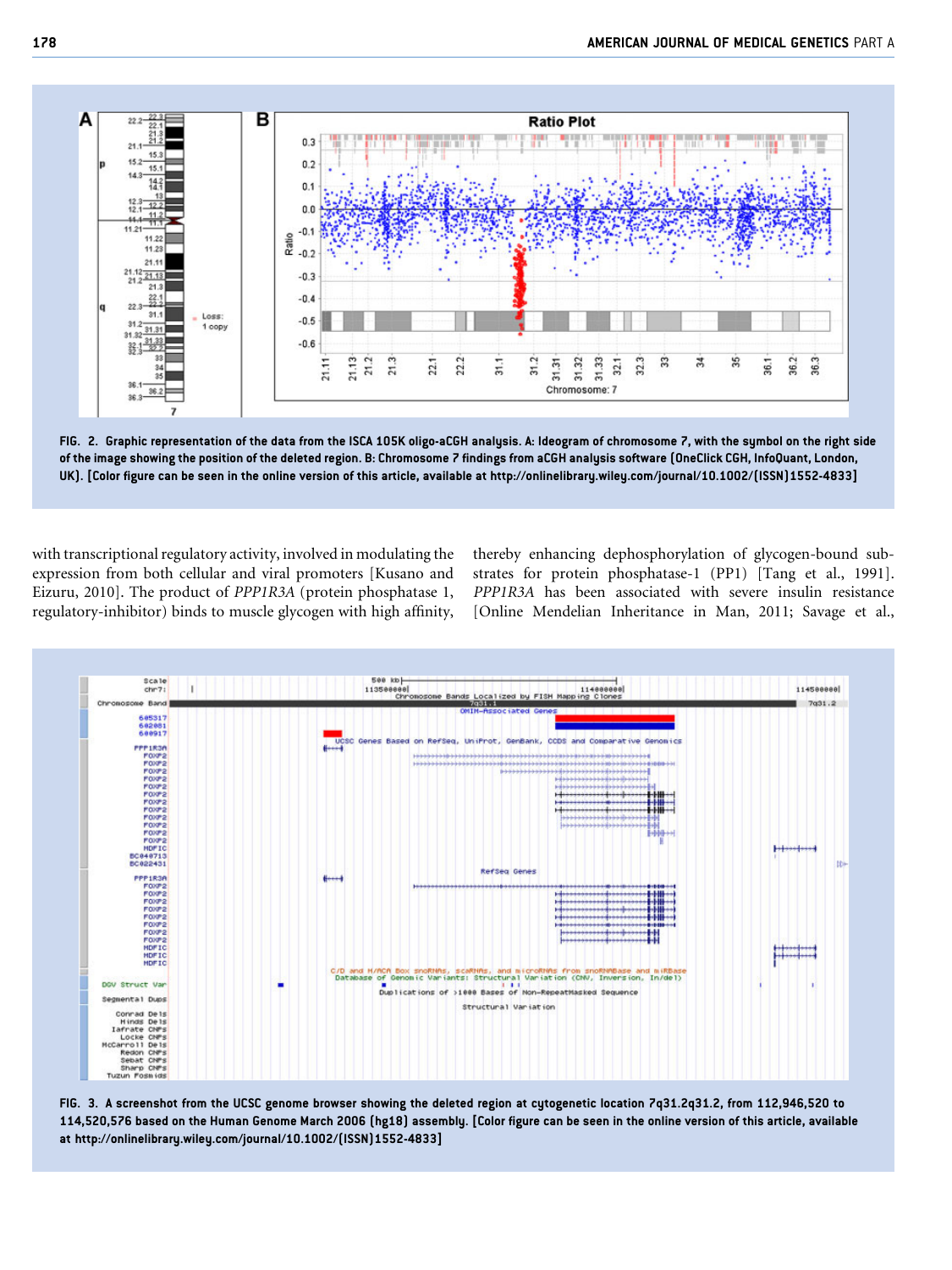2002]. Because these genes, to date, have not been associated with communicative disorders, the behavioral phenotype provided in this report is presumed to closely estimate the speech, cognitivelinguistic, sensorimotor, and learning effects of FOXP2 haploinsufficiency.

On possible between-patient differences in severity of speech involvement, copy number abnormalities other than the 7q31.2q31.2 deletion were not detected by aCGH in either individual. However, the 105 K custom array used in this study has an estimated resolution of 150–200 kb, and could not detect very small, intragenic deletions and duplications. We therefore cannot exclude the possibility that the child has small copy number variants in addition to the 7q31.2q31.2 deletion that may have contributed to the severity of the disorder, but were not detected by our analysis. Genetic differences other than copy number changes (single nucleotide polymorphisms, point mutations, etc.) could have also modified the phenotype in the proband and his mother.

On another substantive severity issue, it has previously been proposed, based on indirect evidence, that the maternal allele of FOXP2 is comparatively underexpressed, such that while loss of paternal FOXP2 yields severe speech problems, loss of maternal FOXP2 should be relatively benign [Feuk et al., 2006]. Our present data, as well as findings from other families [MacDermot et al., 2005; Shriberg et al., 2006; Tomblin et al., 2009] challenge this hypothesis, since they indicate similarly severe phenotypic effects for maternally inherited disruptions of FOXP2.

Extended speech, language, prosody, and voice analyses similar to those reported for cases B and T [Shriberg et al., 2006] and three siblings with CAS associated with an unbalanced 4q:16q translocation [Shriberg et al., 2008] will be reported elsewhere. The following discussion addresses cognitive-linguistic, affective, and motor findings for the present patients compared to findings for FOXP2 cases in prior reports.

The cognitive-linguistic phenotype of FOXP2 mutations and deletions has been a controversial issue in explanatory models of CAS [Shriberg et al., 1997; Tomblin et al., 2009]. A central question is whether processing deficits in cognition, language, and learning are core aspects of isolated FOXP2 haploinsufficiency, or whether such deficits are due to more extensive genomic rearrangements encompassing FOXP2. Figure 4 adds theWAIS-III subscale findings for the present patients to findings from the two patients with FOXP2 disruptions described in Shriberg et al. [2006] and Tomblin et al. [2009] and averaged data from the 13 members of the KE family with a FOXP2 mutation [Watkins et al., 2002]. As shown, the trend across the four cases and the family is for higher Performance IQs than Verbal IQs, which follows from their verbal trait deficit. Notably, P2, B, and T, have Performance IQs within the normal range (above 85) compared to the mean IQ of the 13 affected members of KE, with P2 having the highest scores (P2 was approximately the same age as T when each was assessed). The data in Figure 4 for P2, who had both Performance and Verbal IQs within the normal range, indicate that lowered IQ is not an inevitable consequence of FOXP2 haploinsufficiency.

Figure 5 is a profile of WAIS-III Verbal and Nonverbal scores for Patient 2, the TB family, and mean standardized scores for the 13 affected members of the KE family. Scores above 7 (solid horizontal line) are within the normal range. The subtest data are arranged in



FIG. 4. WAIS-III Performance and Verbal IQ scores for Patient 2 in comparison to B and T [Tomblin et al., 2009] and the means and standard deviations for the 13 affected members of the KE family [Watkins et al., 2002].



FIG. 5. WAIS-III subtest scale scores  $(10 =$  average,  $3 =$  SD) for Patient 2 in comparison with the scores for B and T [Tomblin et al., 2009] and the means for the 13 affected members of the KEfamily [Watkins et al., 2002]. Scores above the solid line are within the normal range.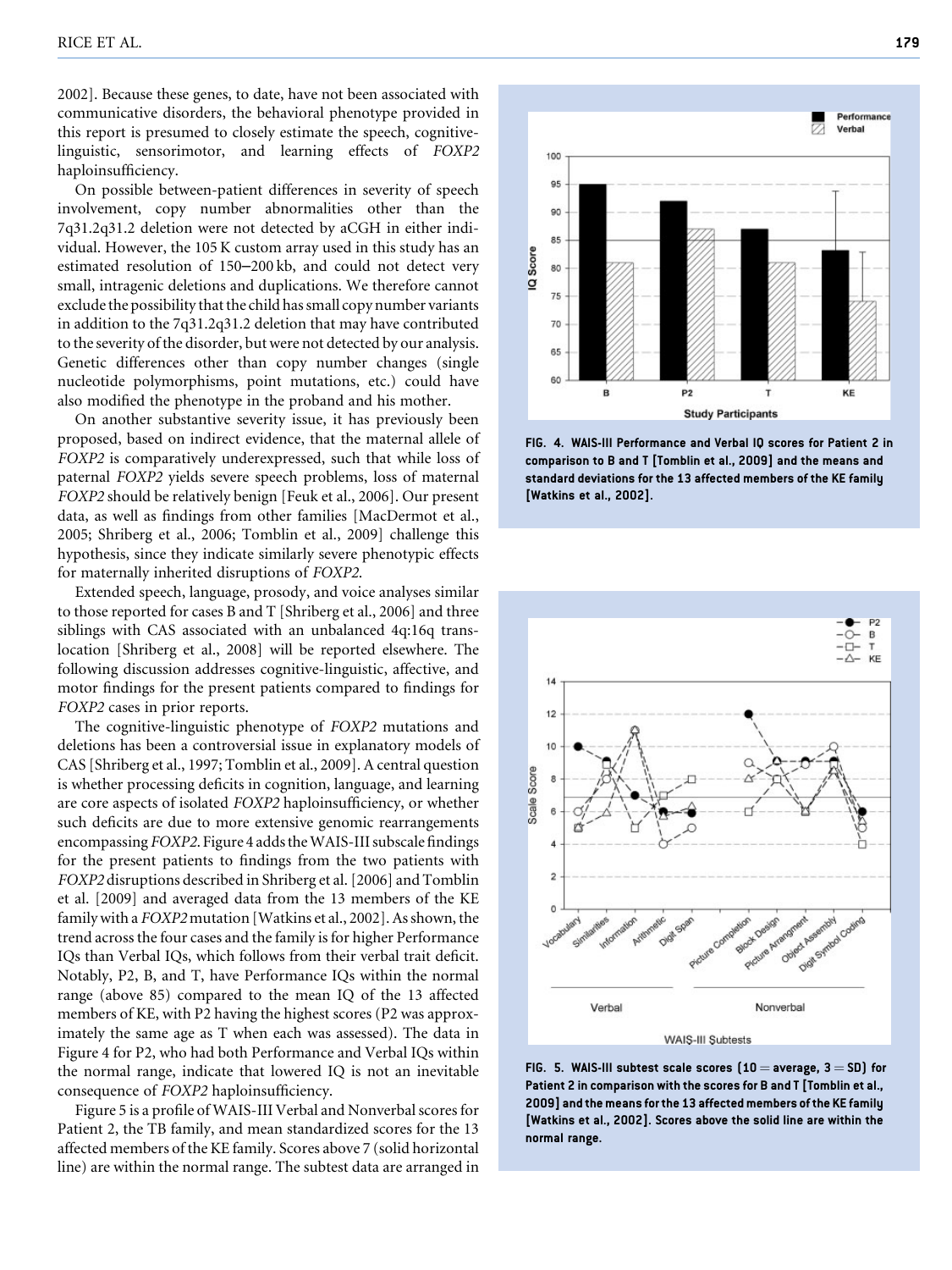descending order based on P2's scores (filled circles). Two observations on these data are useful to underscore in the present context of FOXP2 phenotype characterization. First are the large individual differences in profiles across cases, as indicated by the crossing trend lines above nearly all 10 subtests. There is no one cognitive processing characteristic profile approximated by the three cases and the averaged family members. Second, P2's profile indicates strength in 7 of the 10 subtests, with lower performance in Arithmetic, Digit Span, and Digit Symbol Coding tasks. As shown, weakness in Arithmetic and Digit Span were also reported for B and KE and weakness in Digit Symbol Coding was also reported for B, T, and KE. Thus, these data support prior findings indicating that core endophenotypic features of FOXP2 interruptions include constraints in the cognitive processing domains underlying performance on these WAIS-III subtasks—attention, short-term memory, and speed of processing.

In both of our patients, concerns have been raised about autism spectrum disorder, and in P2 there is a concern with executive function deficits associated with a history of difficulty in activities of daily living. Several association studies have linked the AUTS1 autism loci to the FOXP2 region of chromosome 7q31, but FOXP2 mutations have not been found to be causal [Li et al., 2005]. Moreover, other reported cases of focused FOXP2 disruptions (i.e., point mutations, balanced translocations, and small deletions) are also not consistent with diagnoses of autism spectrum disorder. Vernes et al. [2008] reported that FOXP2 down-regulates CNTNAP2, a cortically expressed gene that is independently associated with speech delays in autistic children and with language deficits in families affected by specific language impairment. Although both patients in the present study carried a diagnosis of PDD-NOS, observations of the social and communication behaviors during formal assessment and planned and spontaneous activities during the 3-day assessment period were not consistent with an autism spectrum disorder. Both patients initiated social interactions, used gestures, coordinated eye contact with vocalizations, and were socially engaged.

Although there were case history data indicating on time early gross and fine motor milestones, both patients have gross and fine motor control deficits, phenotypic features that are widely reported in the autism literature [Mostofsky et al., 2007; Dowell et al., 2009] and that currently are controversial relative to explanatory models for concomitant CAS in autism [Shriberg, 2010b; Shriberg et al., 2011a]. In particular, Patient 1's motor planning difficulties were consistent with the transcoding (planning/programming) deficits that define all forms of apraxia (i.e., limb, ideational, speech). His inconsistent maintenance of focus on the fine motor tasks and inability to maintain correct movement patterns is consistent with both cognitive (Fig. 5) and sensorimotor consequences of reduced FOXP2 expression in cortical, cerebellar, and especially basal ganglia regions and pathways. The lack or at least paucity of spontaneous laugh, cough, and sneeze replicates these sensorimotor deficits in the patients reported by Lai et al. [2001] and Zeesman et al. [2006] and noted anecdotally in case studies [e.g., Unique, 2011]. These neurodevelopmental sensorimotor deficits have not been observed in emerging studies of CAS in syndromic and nonsyndromic contexts [Shriberg, 2010c; Shriberg et al., 2011b].

After over two decades of programmatic studies of the KE family, FOXP2 remains the sole but rare cause of nonsyndromic CAS, itself a rare speech sound disorder. Lack of consensus on the core phenotypic signs of FOXP2 deficits continues to be a major constraint on genetic research and on clinical decision-making. Findings reported for the present two family members add support to the view that FOXP2 haploinsufficiency can disrupt development in cognition, speech, language, and sensorimotor domains. Clinicians should be alert for these phenotypic features when considering molecular testing for FOXP2 interruptions in a patient with a valid diagnosis of CAS.

#### ACKNOWLEDGMENTS

This work was supported by a grant from the National Institute on Deafness and Other Communication Disorders (DC000496) to Lawrence D. Shriberg and a Core Grant from the National Institute of Child Health and Development (HD03352) to the Waisman Center. We thank the patients and their family and the following individuals for their contributions to this report: Jon Douglas, Craig Jackson, Heather Karlsson, Lynn Levin, Heather Lohmeier, Jane McSweeny, Malgorzata Nowaczyk, Edythe Strand, and Christie Tilkens.

#### REFERENCES

- American Speech-Language-Hearing Association. 2007. Childhood apraxia of speech [Technical report]. Available from www.asha.org/ policy.
- Beery KE, Beery NA. 2006. The Beery–Buktenica developmental test of visual motor integration administration, scoring, and teaching manual, 5th edition. Bloomington, MN: Pearson.
- Dowell LR, Mahone EM, Mostofsky SH. 2009. Associations of postural knowledge and basic motor skill with dyspraxia in autism: Implication for abnormalities in distributed connectivity and motor learning. Neuropsychology 23:563–570.
- Feuk L, Kalervo A, Lipsanen-Nyman M, Skaug J, Nakabayashi K, Finueane B, Hartung D, Innes M, Kerem B, Nowaczyk MJ, Rivlin J, Roberts W, Senman L, Summers A, Szatmari P, Wong V, Vincent JB, Zeesman S, Osborne LR, Cardy JO, Kere J, Scherer SW, Hannula-Jouppi K. 2006. Absence of a paternally-inherited FOXP2 gene in developmental verbal dyspraxia. Am J Hum Genet 79:965–972.
- Fisher SE, Marcus GF. 2006. The eloquent ape: Genes, brains and the evolution of language. Nat Rev Genet 7:9–20.
- Fisher SE, Scharrf C. 2009. FOXP2 as a molecular window into speech and language [Review article]. Trends Genet 25:166–177.
- French CA, Groszer M, Preece C, Coupe A-M, Rajewsky K, Fisher SE. 2007. Generation of mice with a conditional Foxp2 null allele. Genesis 45:440–446.
- Goldman R, Fristoe M. 2000. Goldman–Fristoe test of articulation, 2nd edition. Circle Pines, MN: American Guidance Service, Inc.
- Gothman K, Risi S, Pickles A, Lord C. 2007. The autism diagnostic observation schedule: Revised algorithms for improved diagnostic validity. J Autism Dev Disord 37:613–627.
- Groszer M, Keays DA, Deacon RM, de Bono JP, Prasad-Mulcare S, Gaub S, Baum MG, French CA, Nicod J, Coventry JA, Enard W, Fray M, Brown SD, Nolan PM, Pääbo S, Channon KM, Costa RM, Eilers J, Ehret G,